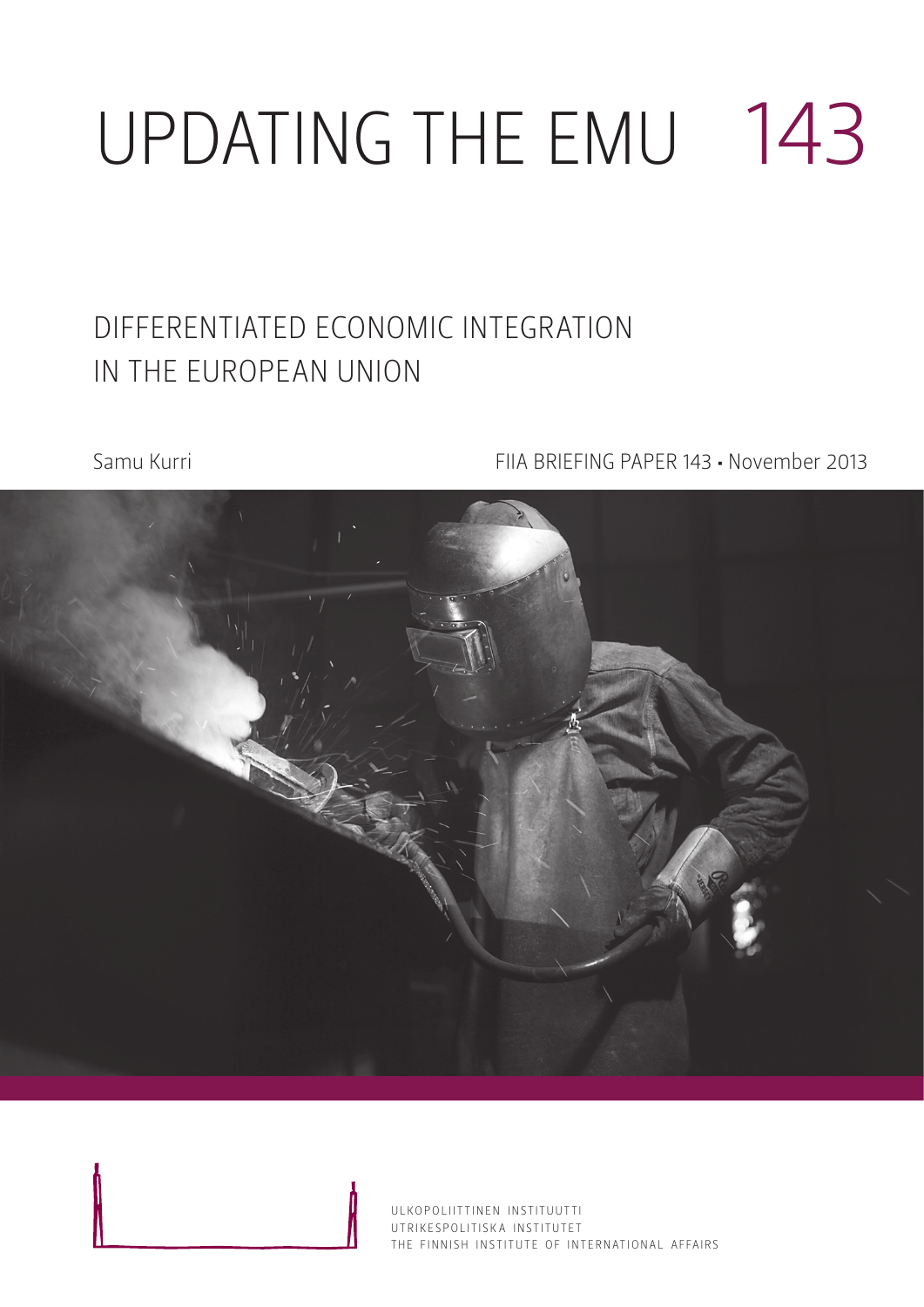## Updating The EMU

Differentiated economic integration in the European Union



Samu Kurri Head of Division, Monetary Policy and Research Department Bank of Finland

FIIA Briefing Paper 143 November 2013

- • The financial and economic crisis has reinforced the two-layer economic integration structure in the EU. Many of the new rules and structures created during the crisis have focused on a solution to the euro crisis and are thus euro area-specific.
- • There is little evidence, however, that the situation would have dramatically changed compared to the Maastricht EMU. All of the changes are still in line with the basic idea that all EU countries will join the euro when they are ready to do so.
- • One of the key questions in the near future is likely to centre on the contours of the euro areaspecific decision-making, its relationship to the EU as a whole, and its institutions and procedures.
- • Even if the Eurogroup remains 'formally informal', it has managed to transform itself into a de facto institution within the EU, and its role and weight is likely to increase rather than decrease.

The European Union research programme The Finnish Institute of International Affairs

> JANE and AATOS ERKKO FOUNDATION

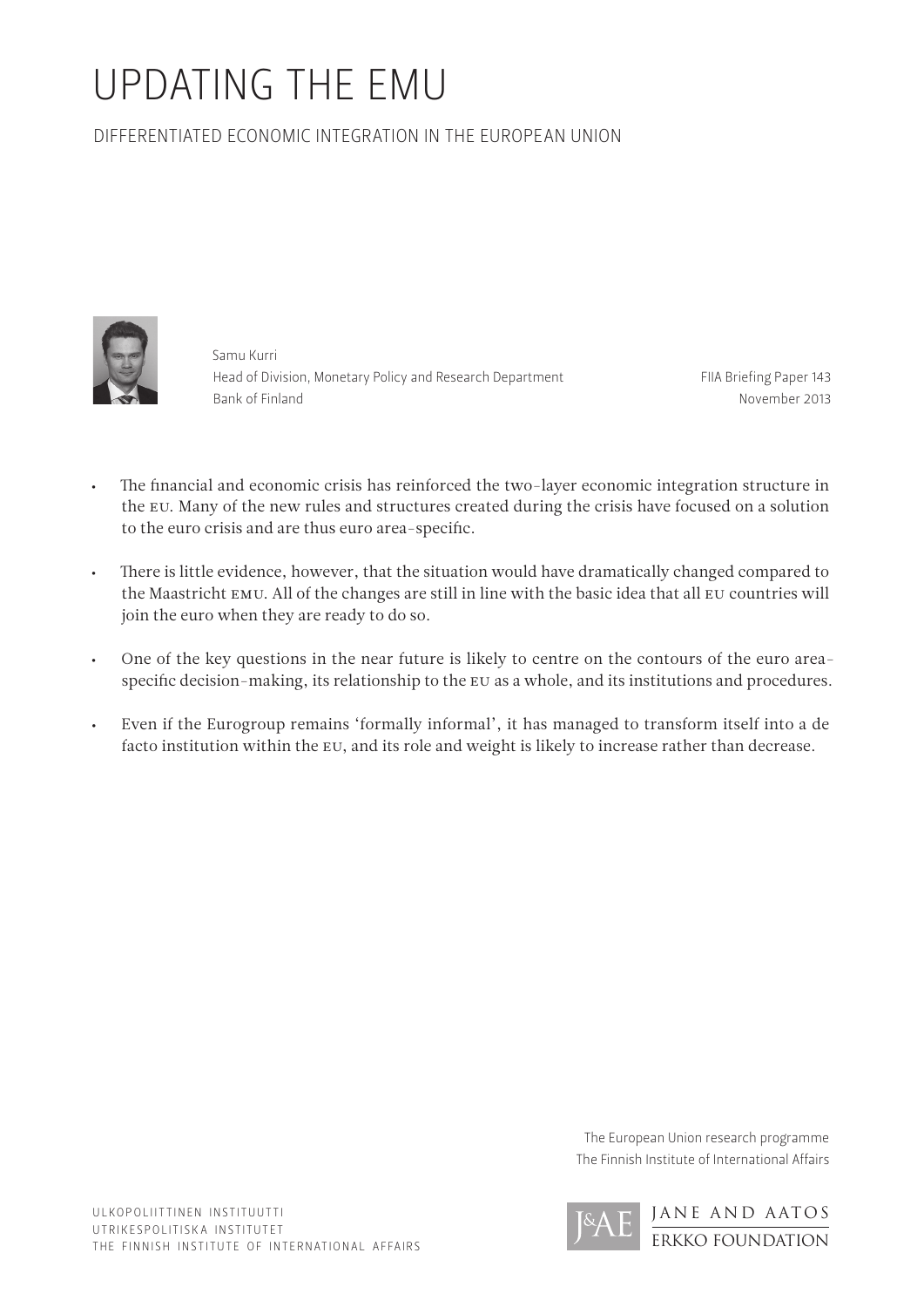#### Introduction $1$

As a result of the crisis, major steps have been taken in terms of European economic integration. If the deepening continues along the lines of the latest proposals, it is likely to increase the pressure for further economic and political integration. Thus, the nature of the Economic and Monetary Union (EMU) is already changing from a monetary union to a more genuine economic and monetary union, and could subsequently change further towards a deeper political union.

In the Maastricht Treaty and the treaties that have ensued, the underlying idea has been that all countries, with the exception of the UK and Denmark, will join the euro when they are able to do so. During the financial and economic crisis that started in 2008, this goal has been challenged.

The question raised in this briefing paper is to what degree the crisis has led to differentiated economic integration within the EU. To this end, the paper discusses how euro-specific the changes to the institutional set-up have been, and how permanent the change towards euro area-specific integration is likely to be. In so doing, the paper also discusses established and emerging differentiation in the governance of the EMU.

#### EMU 1.0: The Maastricht EMU

The Maastricht Treaty (1992) transformed the European Community into the European Union. The objective of the Treaty was to address five key goals: to strengthen the democratic legitimacy of the institutions; improve the effectiveness of the institutions; establish economic and monetary union (EMU); develop the Community social dimension; and establish a common foreign and security policy.<sup>2</sup> As mentioned above, in the Maastricht Treaty and the treaties that have followed, the underlying idea has been that all countries, apart from the UK and Denmark, will join the monetary union when they

are ready to do so. Thus, the (economic) integration in the EU has adopted a two-layer structure.

In the Maastricht Treaty, EMU economic policy consisted of three components: coordination and surveillance of national economic policies, financial and budgetary discipline, and common monetary policy. However, during the Treaty negotiations, the member states were unable to agree on the deepening of the economic part of the EMU. Instead of a true Economic and Monetary Union, the EMU started out mainly as a Monetary Union. As a result, the European Central Bank (ECB) did not have a fiscal counterparty in the institutional set-up. Fiscal policy, as well as banking supervision and resolution, were left to the member states.

The institutional framework of the EMU on 1 January 1999 consisted of three main pillars:

- A common monetary policy run by the Eurosystem (formed by the ECB and national central banks)
- A stability and growth pact to avoid excessive deficits
- A no-bailout rule

In terms of EMU governance, the differentiation established by the single currency was mainly manifested in the field of monetary policy, with the autonomous European Central Bank at the centre of monetary policymaking. Although it had some implications for the connected fields of the EU's macro-economic governance, it did not lead to significant spill-overs. Thus, the resulting evolution of differentiation in the EU's macro-economic governance remained limited and non-linear.3

Nor did the limited degree of differentiation propel a strong euro area-specific governance structure. Indeed, the limited character of differentiation has been reflected in part in the legal authority of ECOFIN, rather than in the Eurogroup in EMU governance.

<sup>1</sup> The views expressed are the author's own and do not necessarily reflect the views of the Bank of Finland.

<sup>2</sup> For more on this, see Europa. Summaries of EU legislation. [http://europa.eu/legislation\\_summaries/institutional\\_](http://europa.eu/legislation_summaries/institutional_affairs/treaties/treaties_maastricht_en.htm) [affairs/treaties/treaties\\_maastricht\\_en.htm.](http://europa.eu/legislation_summaries/institutional_affairs/treaties/treaties_maastricht_en.htm)

<sup>3</sup> Dyson, Kenneth (2010): '"Euro" Europe: "Fuzzy" Boundaries and "Constrained" Differentiation in Macro-Economic Governance', in Kenneth Dyson and Angelos Sepos (eds) *Which Europe? The Politics of Differentiated Integration*, Palgrave: Basingstoke: 215-32.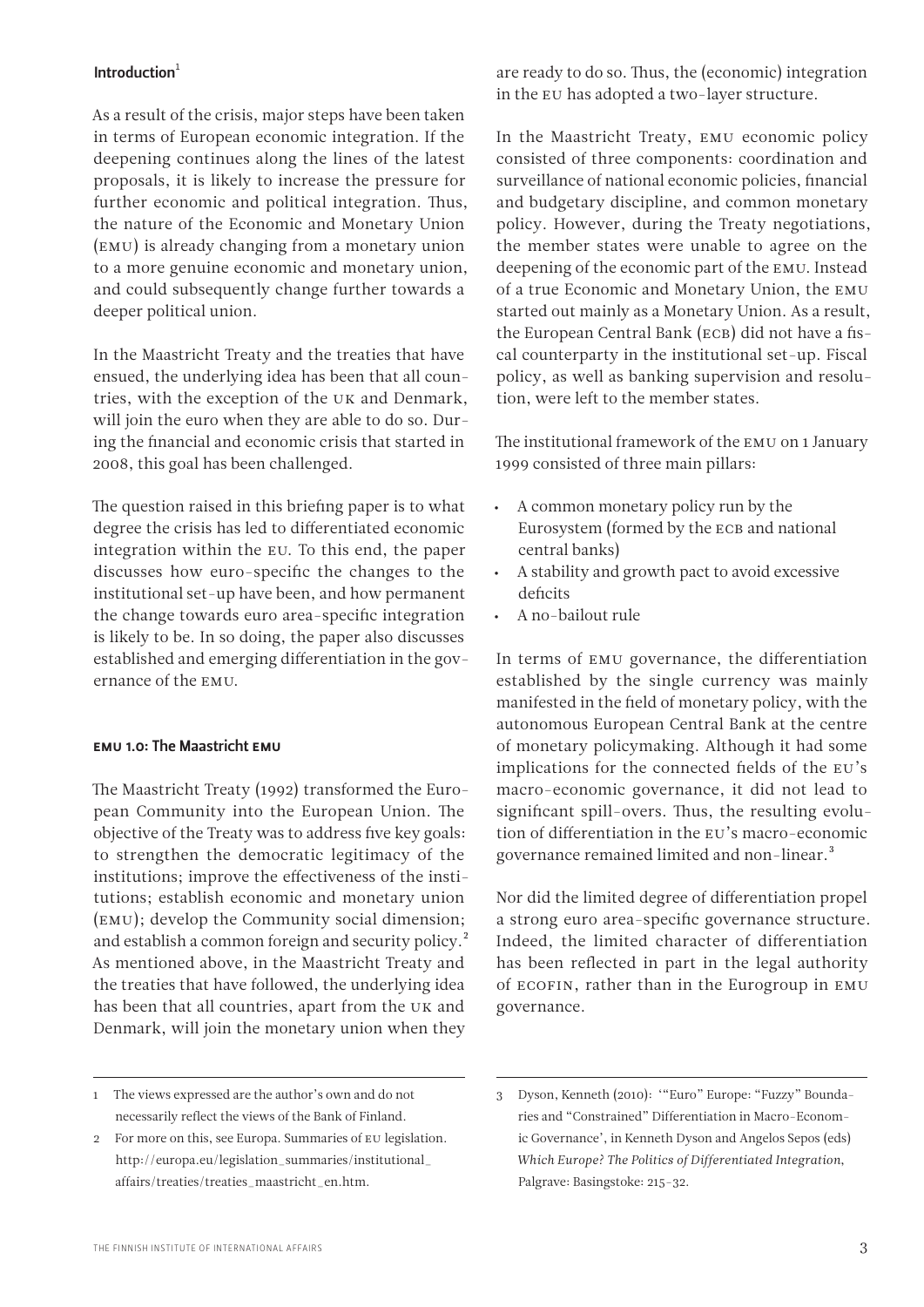#### Economic governance tightened as a result of the crisis

Chart 1: The 2 x 2 matrix of new economic governance

Even in the early 2000s, it became clear that the member states were lacking the political tools to implement the stability and growth pact, while the policymaking tools available at the EU level to ensure compliance were proving inadequate. Furthermore, when the financial and economic crisis that started in autumn 2008 morphed into the sovereign debt crisis, the challenges multiplied.

The major cause for concern over the sovereign debt crisis in the euro area was contagion, namely that the crisis would spread across the region and the euro countries would fall one after the other like dominoes. Therefore, the steps taken in economic integration have concentrated on the euro area. On the one hand, the focus has been on crisis policies, for example on building "firewalls" to stem the contagion between countries, or between banks and sovereigns.

At the same time, much effort has been exerted in the further development of economic governance in order to motivate countries to improve their economic policies and structures, with the goal of extricating themselves from the crisis and diminishing the probability of one in the future. The steps taken so far have increased the differentiation in the economic integration of euro and non-euro EU countries. However, it would be premature to claim that the steps taken would have changed the Maastricht principle of one EMU as a goal.

The tighter integration is due in part to Articles 136 and 137 in the Lisbon Treaty (2009), which allow the euro countries to agree on stricter rules of economic policy and to institutionalize the existence of the Eurogroup as an informal sub-group of ECOFIN.

Another avenue for deepening economic integration has been intergovernmental treaties. The Treaty on Stability, Convergence and Governance is open to all EU countries, but is designed to bind the euro members in particular. The permanent crisis fund, the European Stability Mechanism (ESM), is in turn open only to the euro countries

Some changes affect both the euro and non-euro countries, even in the event that the latter decide not to join the new body for economic governance. The Single Supervisory Mechanism (SSM) for bank



supervision is an example of this. The SSM is open to both euro and non-euro countries, but only the latter have the option of not joining. However, if a country that decides to stay out has a banking sector operating in other EU countries (like Swedish or Danish banks have in Finland or Estonia), the subsidiary will be supervised by the SSM if it is large enough to pose systemic relevance.

The new legislation and treaties, together with the proposals under discussion, are shown in Chart 1. In the chart, the new legislation or treaties are mapped onto a 2 x 2 matrix. If the innovation only affects euro area countries (EA) and is part of EU legislation, it is located in the upper left panel of the matrix. If the innovation only affects euro area countries, but is based on an intergovernmental treaty, it is located in the upper right panel of the matrix. Similarly, cases open to all EU countries (EU) are located either in the lower left or lower right panel of the matrix, depending on whether they are based on EU legislation or not. A grey zone in between the four panels indicates a mixed case. The different elements of new economic governance will now be discussed in detail.

#### *Euro area-specific rules*

In addition to Articles 136 and 137 in the TFEU, the most clear-cut examples of euro area-specific innovations are the two-pack legislation and the European Stability Mechanism.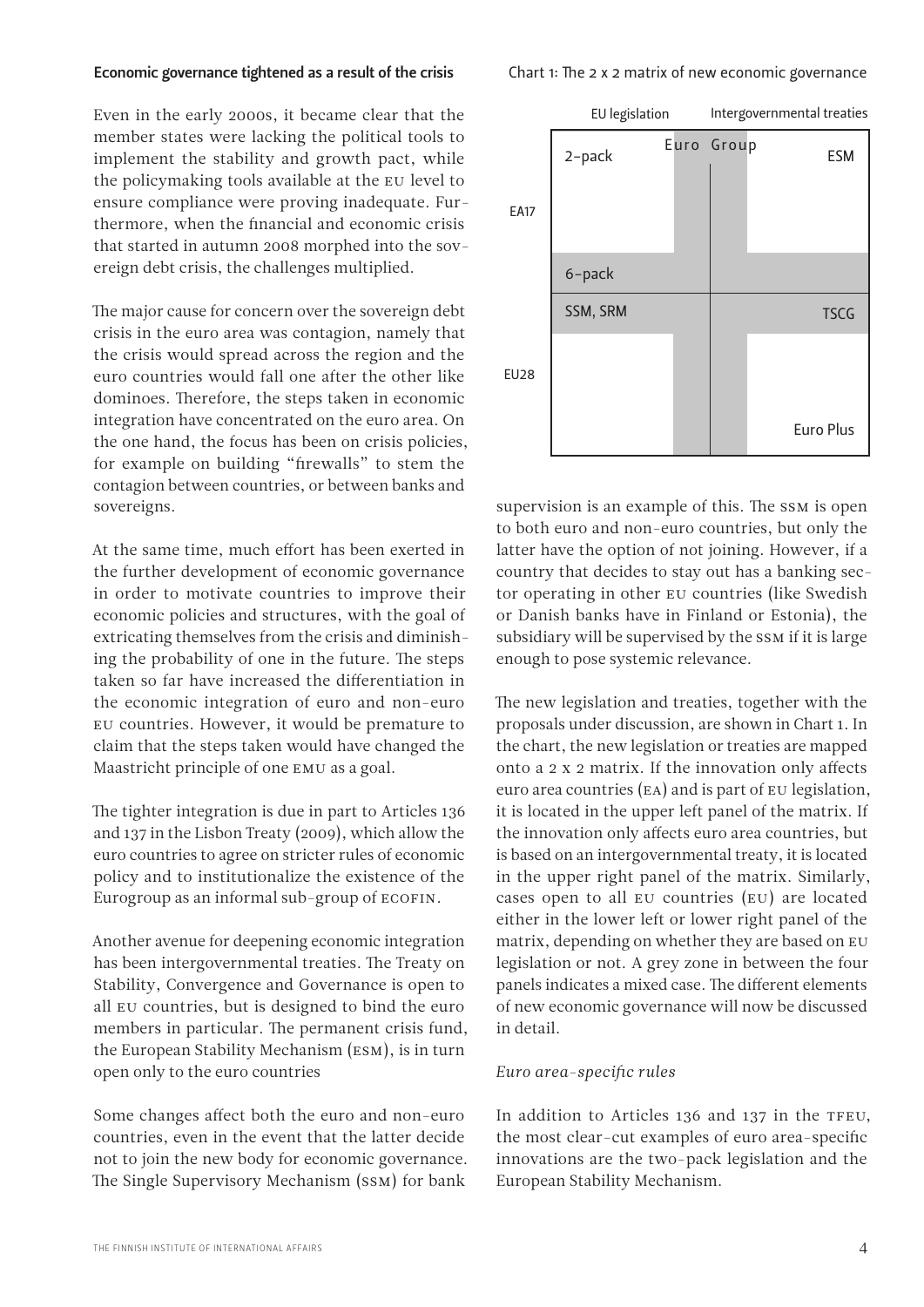The two-pack legislation, which consists of two regulations<sup>4</sup>, complements the six-pack legislation. The first regulation obliges all euro countries to provide more precise and timely information on their fiscal policy outlook, especially on the budgetary process. The information requirements increase when the economic situation worsens, especially if a member state is undergoing the excessive deficit procedure. The second regulation describes the information requirements in a situation where a member state is in serious financial difficulties or is facing the threat of such. In these cases, the requirements are even greater. The two-pack came into force in May 2013.

The permanent crisis fund, the European Stability Mechanism (ESM), was inaugurated in October 2012.5 It is an inter-governmental financial institution under international law. The funding capacity of the ESM is based on equity capital and the shares in this capital are calculated using the ECB's capital key. As already established above, only euro countries can be members of the ESM. When a country joins the euro, it will become an ESM member with full rights and obligations.

As regards EU governance, one aspect of the grey zone is the role of the Eurogroup. Its official role is informal, while formal decision-making takes place in ECOFIN. However, as the Eurogroup meetings are well prepared, the group has a president, and the meetings are held regularly just before the ECOFIN meetings, its role is de facto larger, especially when it comes to euro-specific issues such as deciding financial sanctions. It can also play a major role in other (euro-related) issues, as a majority of council members are likely to have already discussed a topic and could, at least in theory, have reached a consensus on it.

#### *EU legislation in the grey zone between euro-specific and EU-wide*

The new EU legislation in the grey zone between euro-specific and EU-wide consists of the six-pack legislation from December 2011, and the proposals on the Single Supervisory Mechanism (SSM) and the Single Resolution Mechanism (SRM).

The first major step in improving economic policy coordination after the crisis in the euro area was the six-pack legislation. It can be partially seen as a tightened version of the SGP, as well as a new macroeconomic imbalances procedure, which widens the economic surveillance from public deficit and debt to imbalances in the general economy. The sixpack entered into force on 15 December 2011.

The new rules of the six-pack apply to all EU countries. However, the tightened rules in deciding financial sanctions are used only in the case of euro countries. Thus, the new rules are de facto more binding for the euro countries.

The SSM and SRM mark two major steps towards a banking union, which should help break the vicious circle between sovereigns and banks. One major lesson drawn from the crisis has been the deep and far-reaching interconnectedness of sovereign and banking risks. On the one hand, the collapse of the oversized banking sector has dragged state finances down with it. On the other hand, banks located in countries with doubtful economic fundamentals have been knocked out of the interbank markets.

The SSM is open to all EU countries and membership of it is a prerequisite for SRM membership. It is as yet unknown how many non-euro countries will join. Non-euro countries have voiced concerns about their influence in the SSM. According to the regulation, the euro and non-euro members will have an equal role (one member, one vote in most cases) in the decision-making body (supervisory board), but the Governing Council of the ECB will exercise a veto on that decision. Moreover, as the current structure includes the ESM as a direct recapitalization tool, the structure could be construed as being deeper for the euro countries, and therefore as fostering differentiation.

#### *Intergovernmental treaties that affect both euro and EU countries*

The first step in the intergovernmental agreements was the Euro Plus Pact<sup> $6$ </sup> in March 2011, which was

<sup>4</sup> Proposals (2011/821) and (2011/822 ) for a Council Regulation.

<sup>5</sup> ESM replaced the temporary fund, the European Financial Stability Facility (EFSF).

<sup>6</sup> European Council (2011): The Euro Plus Pact – Stronger Economic Policy Coordination for Competitiveness and Convergence. Annex 1 on the Conclusions of the European Council, 24-25 March 2011.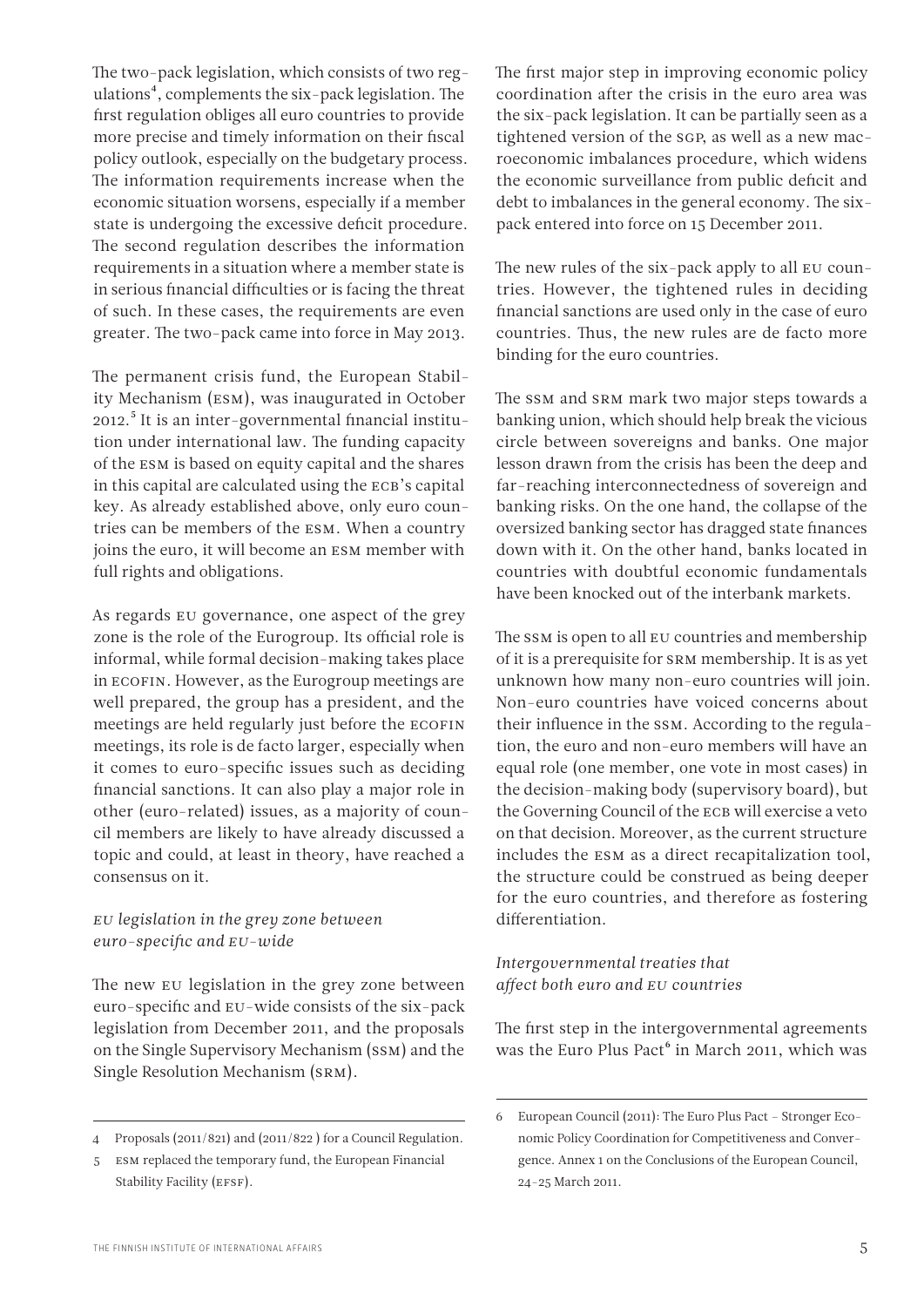joined by the 23 EU countries. It focused on fostering competitiveness and employment, and on contributing to the further sustainability of public finances and financial stability. Although still in existence, the role of the Euro Plus Pact has diminished as many of the topics are now included either in the EU legislation (e.g. competitiveness in the MIB) or in the TSCG (e.g. fiscal rules).

In December 2011, the European Council agreed on the Treaty on Stability, Coordination and Governance. The TSCG is an intergovernmental treaty between 25 EU countries.<sup>7</sup> Only the UK and the Czech Republic decided to opt out of the TSCG. The Treaty consists of three major titles: III Fiscal compact, IV Economic policy and coordination, and VI Governance of the euro area. As a rule, it will apply to a non-euro country on the day it joins the euro, unless it declares itself to be fully or partially bound by Titles III and IV. Therefore, the Treaty is fully binding only for the euro members. The granting of financial assistance under the ESM is conditional on ratification of the TSCG.

The purpose of the TSCG is to strengthen the economic pillar of the EMU. The most important parts of the contract are the fiscal compact, which effectively obliges member states to add the Medium-Term Objectives (MTOs) to the stability or convergence programmes, as well as an automatic correction mechanism to their national legislation should a serious deviation from the MTO occur. The TSCG also reinforces the agreement between the euro countries to use a stricter voting rule when deciding whether a euro country is breaching the excessive deficit criterion.

The TSCG entered into force on 1 January 2013 and the aim is to incorporate the substance of the Treaty into EU legislation within five years.

#### Upgrading to EMU 2.0 and EU 2.0?

Since December 2012 two reports have set out the framework for future reforms of the EMU: the "Towards a Genuine EMU" report by European Council President Herman Van Rompuy<sup>8</sup> and "A Blueprint for a Deep and Genuine EMU" by Commission President José Manuel Barroso.<sup>9</sup> These proposals, which explicate the decisions that have been taken and set out a mid-term and longer-term vision for the EU, can be assessed from several angles. One concerns how deep the integration needs to be in order to ensure that the economic framework of the EMU will be robust enough. Another angle concerns the political will of the member states. A third aspect relates to what can be implemented within the current Treaty and which proposals require a Treaty change.

At the same time, since autumn 2012, the current crisis has started to show signs of easing. When the market pressure eases, governments have often been tempted to halt fiscal consolidation and structural policies. The same is likely to hold true in the future.

Thus, the reform of the EMU is likely to be halted if the pressure to reform weakens. In this case, a possible (mid-term) solution could entail updating the current institutional set-up with the changes already in the pipeline. It would then consist of the stronger framework for fiscal governance (six-pack, two-pack, TSCG), the completion of the single supervisory mechanism, and the resolution authority complemented by the harmonization of the deposit insurance scheme. The ESM would function as a crisis fund for sovereigns and as a bail-out fund for the banking system. These steps are already substantial and it may be prudent to assess their full impact before rushing ahead. A third and more straightforward justification is that these steps can be taken without a Treaty change.

This set-up could be dubbed EMU 2.0. Its spirit would still be close to the original Maastricht EMU and, as a general rule, member countries would still be responsible for their own economies, with the exception of support during a time of crisis. The tightened and extended governance and the partial

<sup>7</sup> European Council (2011) Treaty on Stability, Coordination and Governance of the Economic and Monetary Union. Finalized version 31 January 2011.

<sup>8</sup> Van Rompuy, H. (in close collaboration with J.M. Barroso, J-C Juncker and M. Draghi) (2012): *Towards a Genuine Economic and Monetary Union*, 5 December 2012.

<sup>9</sup> European Commission (2012): A Blueprint for a Deep and Genuine Economic and Monetary Union. Launching a European Debate.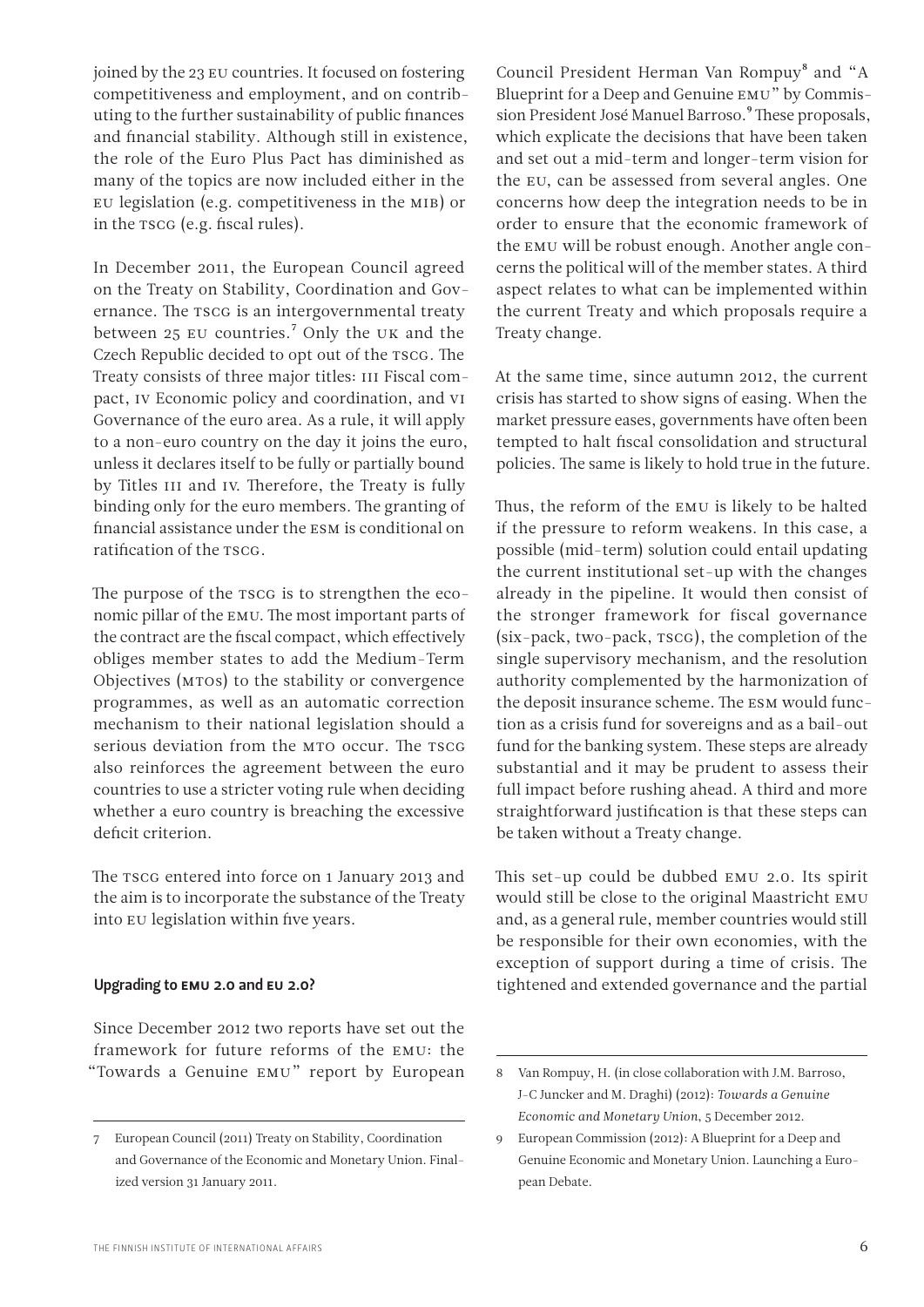removal of banking and sovereign risks should help to address the worst flaws identified in EMU 1.0.

EMU 2.0 would imply increasing differentiation within the EU, but it would alter neither the common goal principle nor the current institutional framework. It would be open to all EU members to join, yet the criteria would likely be tighter and reflect the reforms of the EMU. As euro membership would come with stricter conditionality and tighter integration, it could raise the barrier to entry of the EMU. As a result, differentiation might turn out to be a more permanent feature of the EMU.

While EMU 2.0 would not alter the EU's institutional set-up per se, the deepening integration among the euro countries would raise questions regarding the relationship and position of the quasi-institutionalized euro group vis-à-vis other member states and joint EU institutions. As long as the decision-making of the Eurogroup remains largely intergovernmental in character, the democratic legitimacy can be provided by the national parliaments of the Eurogroup countries. Should the need for a substantial new euro area-specific legislation arise, the thorny question of voting in the Council and the European Parliament would likely emerge.

If the Treaty were opened and renegotiated, it would probably lead to attempts to take bigger steps. Changing the Treaty is such a complex and long drawn-out process that if the political will existed, it might be worthwhile trying to make all the considered changes to facilitate a "quantum leap" in the economic (and political) integration. These additional steps could include a true banking union with a common deposit insurance scheme and a union-level fiscal authority. The fiscal authority would be in charge of the coordination of structural and stabilization policies. It would have its own income (e.g. part of VAT could be earmarked for the fiscal authority) and have the right to issue common debt.

The spirit of the Union would be different due to the deepened political integration, resulting in what could be termed EU 2.0. However, there would be a wide array of options even within this setup. One question concerns the extent of the fiscal authority. The fiscal authority drafted in the van Rompuy report would not necessarily be broad as it is intended to stabilize idiosyncratic shocks and to

be cost neutral across the economic cycle. In reality, both of these assumptions are questionable, however. Historically, economic downturns and crises have been relatively synchronized, affecting more than just a few countries. Should this be the case in the future as well, the common fiscal authority needs to be more far-reaching if the rationale is to have the capability to stabilize economic cycles. In order to be credible, this would change the relative size of the member states considerably, as well as central authority budgets and the nature of the Union at large.

Thus, deepening political integration would be an important facet of EU 2.0. For instance, a far-reaching common fiscal authority needs to be legitimized by improved democratic frameworks. A common macro-economic decision-making facility in allocating common funds would also wield political rather than technical authority and legitimacy. The same would apply to a full-fledged banking union, should the system fail to avert a systemic crisis, and budget funding be deemed necessary as a last resort to overcome the crisis.

If the elements of deepening integration envisaged in the tabled proposals affected only the euro countries, the EU's institutional framework would likely undergo dramatic changes. For instance, the European Parliament, Council and Commission could be divided into two parts, with one part overseeing the core (euro) countries, and the other the non-euro countries. Thus, the current situation, where the decisions that are financed by the euro countries are de facto made by the Eurogroup, would overhaul the current system. As a result, the difference between a euro and a non-euro EU country would clearly be more significant than is currently the case.

#### **Conclusion**

Has the crisis served to reinforce the two-layer economic integration structure in the EU? The answer is a resounding yes. Many of the new rules and structures created during the crisis have focused on finding a solution to the euro crisis and are thus euro area-specific. The crisis management tool, the ESM, is only open to the euro countries. In addition, much of the new economic coordination legislation (parts of the six-pack, and the two-pack) is based on Article 136 of the Lisbon Treaty, which allows